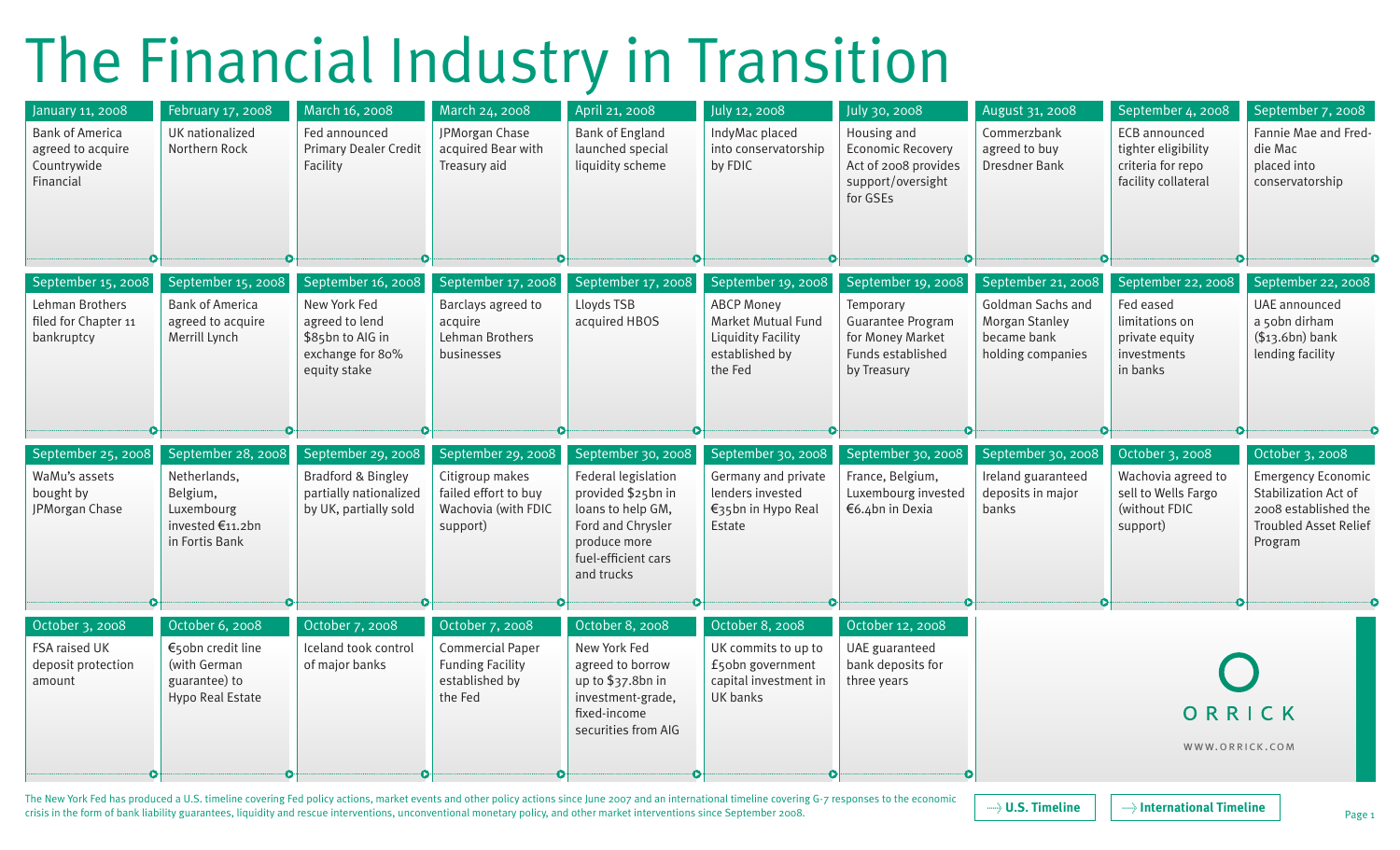## The Financial Industry in Transition

| October 13, 2008<br>France, Germany,<br>Spain, the<br>Netherlands and<br>Austria committed<br>€1.3 trillion to<br>guarantee bank<br>loans and take<br>stakes in lenders | October 13, 2008<br>£37bn UK<br>government capital<br>investment in RBS,<br>Lloyds, HBOS                             | October 14, 2008<br>Additional deposit<br>protection measures<br>in Hong Kong                                          | October 14, 2008<br>Temporary Liquidity<br>Guarantee Program<br>established by<br>the FDIC      | October 14, 2008<br><b>TARP Capital</b><br>Purchase Program<br>established by<br>Treasury under EESA:<br>\$125bn in funding to<br>nine banks | October 16, 2008<br>Switzerland invested<br>\$5.3bn in UBS                                                                     | October 19, 2008<br>Korean foreign<br>currency liquidity<br>rescue package                             | October 19, 2008<br>The Netherlands<br>€10bn in ING                                                    | October 21, 2008<br>Money Market<br><b>Investor Funding</b><br>Facility established<br>by the Fed                  | October 29, 2008<br>South Korea<br>eased bank<br>capitalization rules                                                                |
|-------------------------------------------------------------------------------------------------------------------------------------------------------------------------|----------------------------------------------------------------------------------------------------------------------|------------------------------------------------------------------------------------------------------------------------|-------------------------------------------------------------------------------------------------|----------------------------------------------------------------------------------------------------------------------------------------------|--------------------------------------------------------------------------------------------------------------------------------|--------------------------------------------------------------------------------------------------------|--------------------------------------------------------------------------------------------------------|--------------------------------------------------------------------------------------------------------------------|--------------------------------------------------------------------------------------------------------------------------------------|
| October 31, 2008<br>Japan established a<br>temporary deposit<br>facility to improve<br>liquidity                                                                        | November 10, 2008<br>Treasury announced<br>\$40bn purchase of<br>AIG preferred shares                                | November 10, 2008<br>New York Fed<br>restructured AIG's<br>credit facility and<br>introduced two<br>lending facilities | November 10, 2008<br>Fed approved<br>American Express<br>bank holding<br>company<br>application | November 12, 2008<br>Canada announced<br>an increase (to<br>C\$75bn) of its<br>mortgage purchase<br>program                                  | November 12, 2008<br>The French govern-<br>ment guaranteed a 3<br>year €5 billion bond<br>issued by a French<br>government SPV | November 14, 2008<br>Freddie Mac<br>submitted a \$13.8bn<br>capital request to<br>Treasury             | November 17, 2008<br>Capital Purchase<br>Program expanded<br>to private banks                          | November 19, 2008<br><b>IMF and Northern</b><br>European countries<br>agreed to fund<br>\$5.1bn Iceland<br>bailout | November 20, 2008<br>Treasury agreed<br>to support the<br>liquidation of the<br>Reserve Fund's US<br>government money<br>market fund |
| November 24, 2008<br>U.S. government<br>announced a<br>package of up<br>to \$306bn of<br>guarantees and<br>\$20bn of capital<br>for Citigroup<br>Ð                      | November 25, 2008<br>Treasury and the<br>Fed announced the<br>Term Asset Backed<br>Securities Loan<br>Facility<br>∙0 | November 25, 2008<br>The Fed announced<br>purchase of up<br>to \$600bn of GSE<br>housing-related<br>obligations<br>Ð   | November 26, 2008<br>The European<br>Commission<br>announced a 200bn<br>fiscal stimulus plan    | November 26, 2008<br>China's regulators<br>proposed a 2%<br>increase in capital<br>adequacy ratios                                           | December 8, 2008<br>The European<br>Commission<br>approved a French<br>bank aid package<br>of up to €21 billion<br>$\bullet$   | December 11, 2008<br><b>Bernard Madoff</b><br>indicted for<br>securities fraud                         | December 18, 2008<br>Korea announced<br>a 20,000 bn won<br>(US\$15.1 bh) bank<br>recapitalization fund | December 19, 2008<br>Treasury announced<br>$$13.4$ bn of TARP<br>financing for GM,<br>Chrysler                     | December 24, 2008<br>Fed approved bank<br>holding company<br>application of<br><b>GMAC LLC</b>                                       |
| December 31, 2008<br>Treasury announced<br>Automotive Industry<br><b>Financing Program</b>                                                                              | December 31, 2008<br>Letter of intent<br>signed by FDIC and<br>private investors for<br>sale of IndyMac              | January 2, 2009<br>Treasury released<br>guidelines for the<br>Targeted Investment<br>Program                           | January 8, 2009<br>Japan launched<br>emergency central<br>bank loan program                     | January 13, 2009<br>Morgan Stanley and<br>Citigroup Inc. agreed<br>to combine their<br>brokerage operations                                  | January 19, 2009<br><b>UK Treasury</b><br>announced several<br>measures to support<br>lending in UK capital<br>markets         | January 27, 2009<br>Japan announced<br>proposals to cover<br>some losses on bank<br>invesments in SMEs |                                                                                                        | ORRICK<br>WWW.ORRICK.COM                                                                                           |                                                                                                                                      |

The New York Fed has produced a U.S. timeline covering Fed policy actions, market events and other policy actions since June 2007 and an international timeline covering G-7 responses to the economic crisis in the form of bank liability guarantees, liquidity and rescue interventions, unconventional monetary policy, and other market interventions since September 2008.